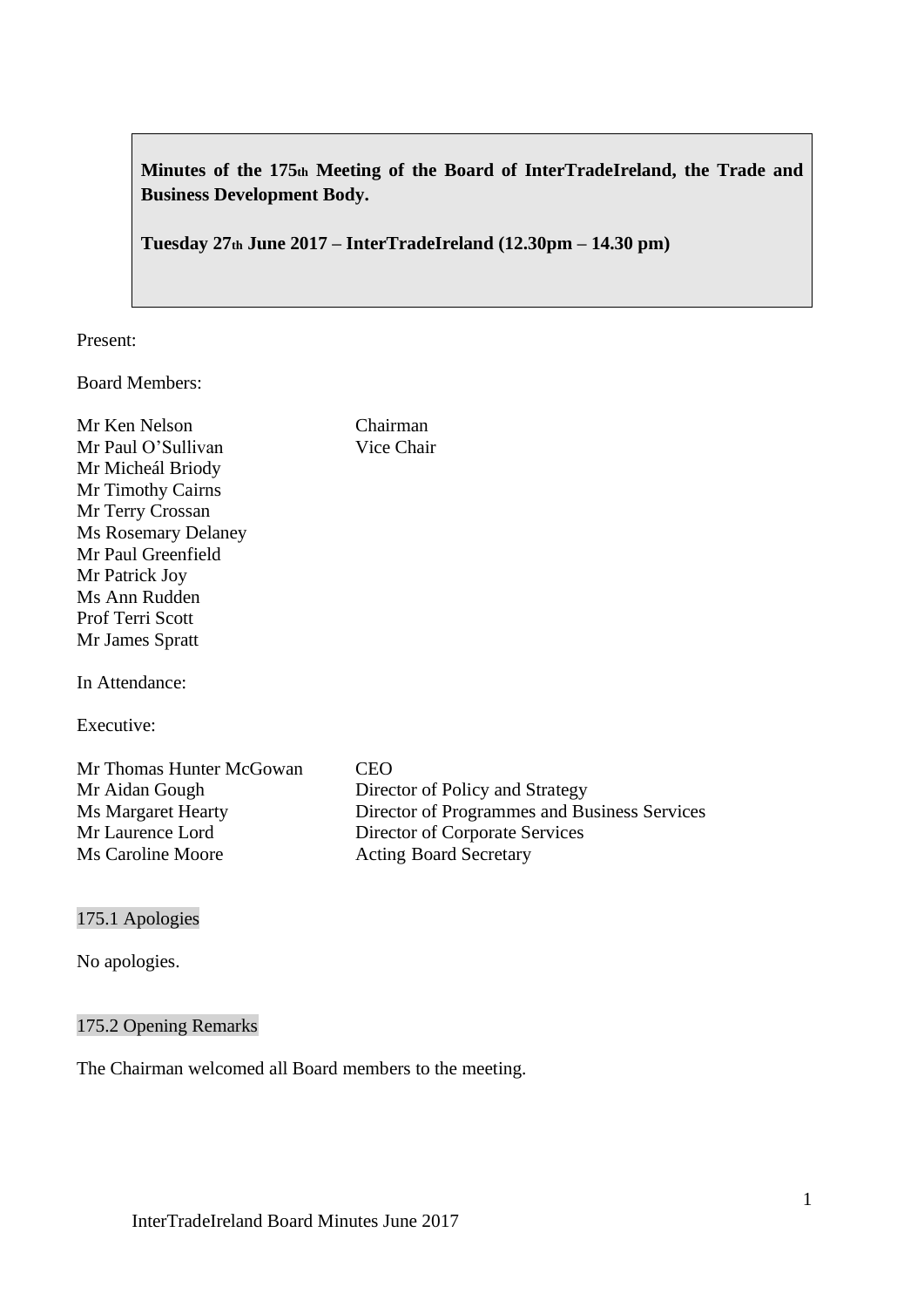### 175.3 Conflict of Interest

The Chairman asked members to declare any conflicts of interest relating to today's agenda. The Chairman declared a potential conflict of interest arising from his position as CEO of LEDCOM, which is a member organisation of Enterprise Northern Ireland and is involved in the delivery of the Co-Innovate programme. Mr Greenfield declared a potential conflict of interest arising from his position as a member of the Peace IV Working Group and as Board member of East Border Region Ltd which is involved in the delivery of the Co-Innovate programme. These will be noted for all future Board meetings.

No other conflicts were declared.

### 175.4 Authorisation of the 30th May 2017 Board Minutes

The minutes of the 30th May 2017 Board meeting were agreed as a true record of the meeting, approved by the Board and authorised by the Chairman.

# 175.5 Matters Arising

All matters arising are captured in the agenda.

#### 175.6 Chairman's Business

On behalf of the Board the Chairman expressed condolences on the recent death of former Board Member, Jack Gallagher's wife and advised that a card had been sent on their behalf. The Chairman advised the Board that he had received letters from the Northern Ireland Office in relation to the NI Budget 2017/18 and another from the Department for the Economy. These were made available to Board members. The Chairman informed the Board that as they had now completed 6 months as a new Board, he wanted to assess the views of the Board on its' effectiveness and if any improvements should be made. He offered 1:1 meetings in August with Board members to discuss any issues following analysis of a Board survey to be issued in July.

The Chairman confirmed that following prior notification by email, the Board would meet briefly in a private session at the end of the meeting to discuss a matter.

#### 175.7 CEO Report

The CEO provided a verbal update on activities undertaken over the previous month. He advised the Board that he presented at two Brexit events, the first held in Dublin in conjunction with Dublin Chamber of Commerce with 60 in attendance and Galway with the Local Enterprise Office in where 20 companies were in attendance.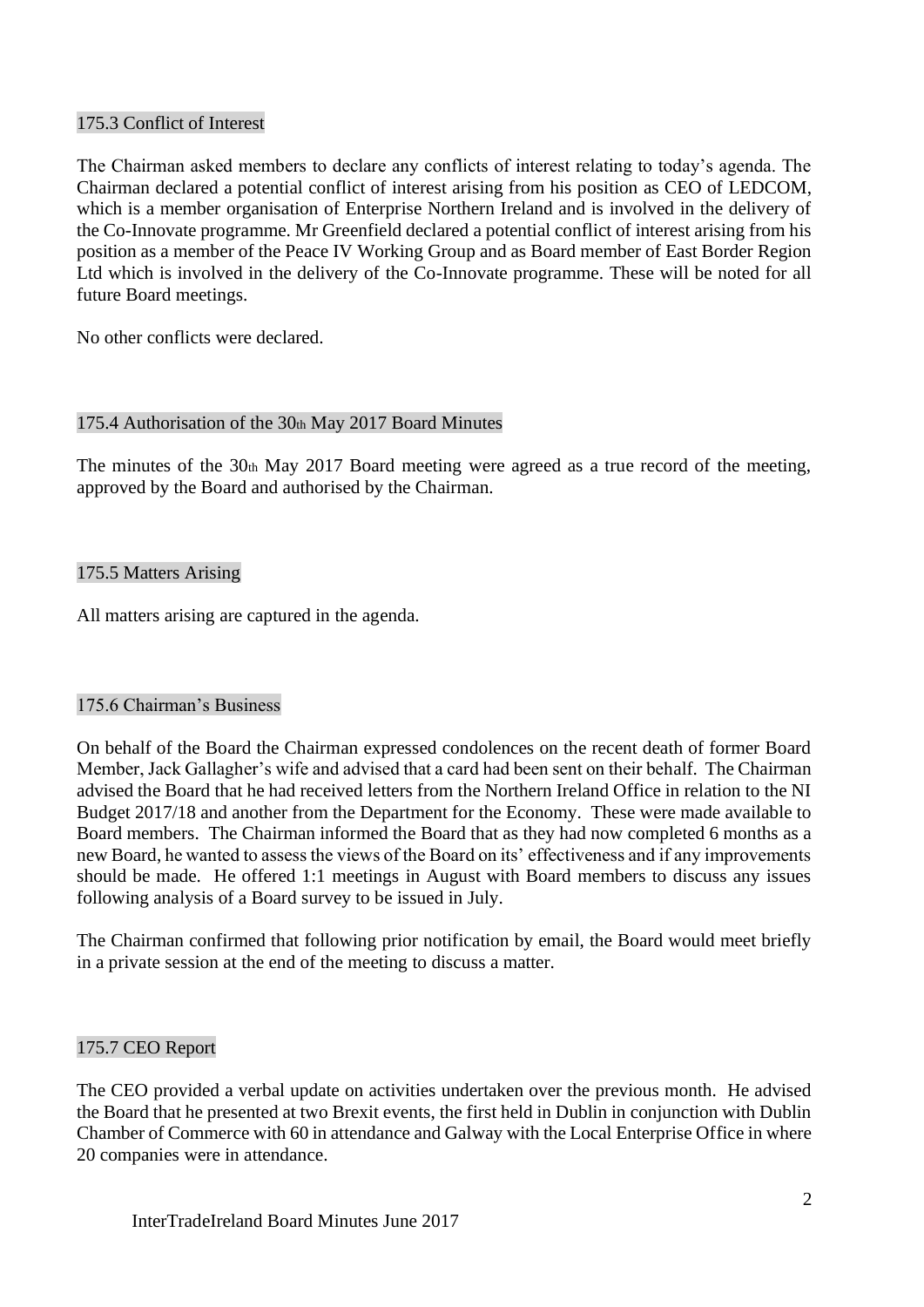The CEO attended a Co Innovate meeting in Belfast with partners and the team are moving forward to delivering their first workshop.

A Meet the Buyer event was held in Cookstown where over 550 companies registered. This event was opened by the Chair of Mid Ulster District Council, Ms Kim Ashton where there was a steady stream of businesses visiting throughout the day. The shift in emphasis for these events to be sector led has been very successful.

The Potential Impact of WTO Tariffs on cross-border trade report was released on 8th June and is now available on the InterTradeIreland website.

Mr Lord attended a meeting on behalf of the CEO with the Department for the Economy and Department for Jobs, Enterprise and Innovation where the current budgetary situation was discussed.

The Board noted the CEO's update and the Chairman thanked Mr Hunter McGowan for his update.

#### 175.08 Board Sub Committee Reports

### *Innovation Sub Committee Report*

Prof Scott reported back from the Innovation Sub Committee meeting held on 30th May 2017. The Committee considered twelve new applications. Ten projects were approved, one project was deferred for further information and one project was rejected.

The Chairman thanked Prof Scott for her update.

# *Trade Sub Committee Report*

Mr Joy reported back from the Trade Sub Committee meeting held on 30th May 2017. He advised that the Committee considered twelve Acumen applications. Eight projects were approved; three projects were deferred – one was rejected.

The Chairman thanked Mr Joy for his report.

# *Communication Sub Committee Verbal Update*

Ms Delaney provided a verbal update from the Communications Sub Committee held on the morning of 27<sup>th</sup> June 2017. She informed the Board of the priorities for the communications team outlining that 40% of the Communications Manager's time is allocated to Co-Innovate and plans are underway for the upcoming Brexit launch.

The current web provider contract expires in November 2017. Ms Delaney sought permission to go to tender for set up costs for the development of a new website supporting the digitisation of the organisation as outlined in the 2017-2019 Corporate Plan. A CPD exercise will then be undertaken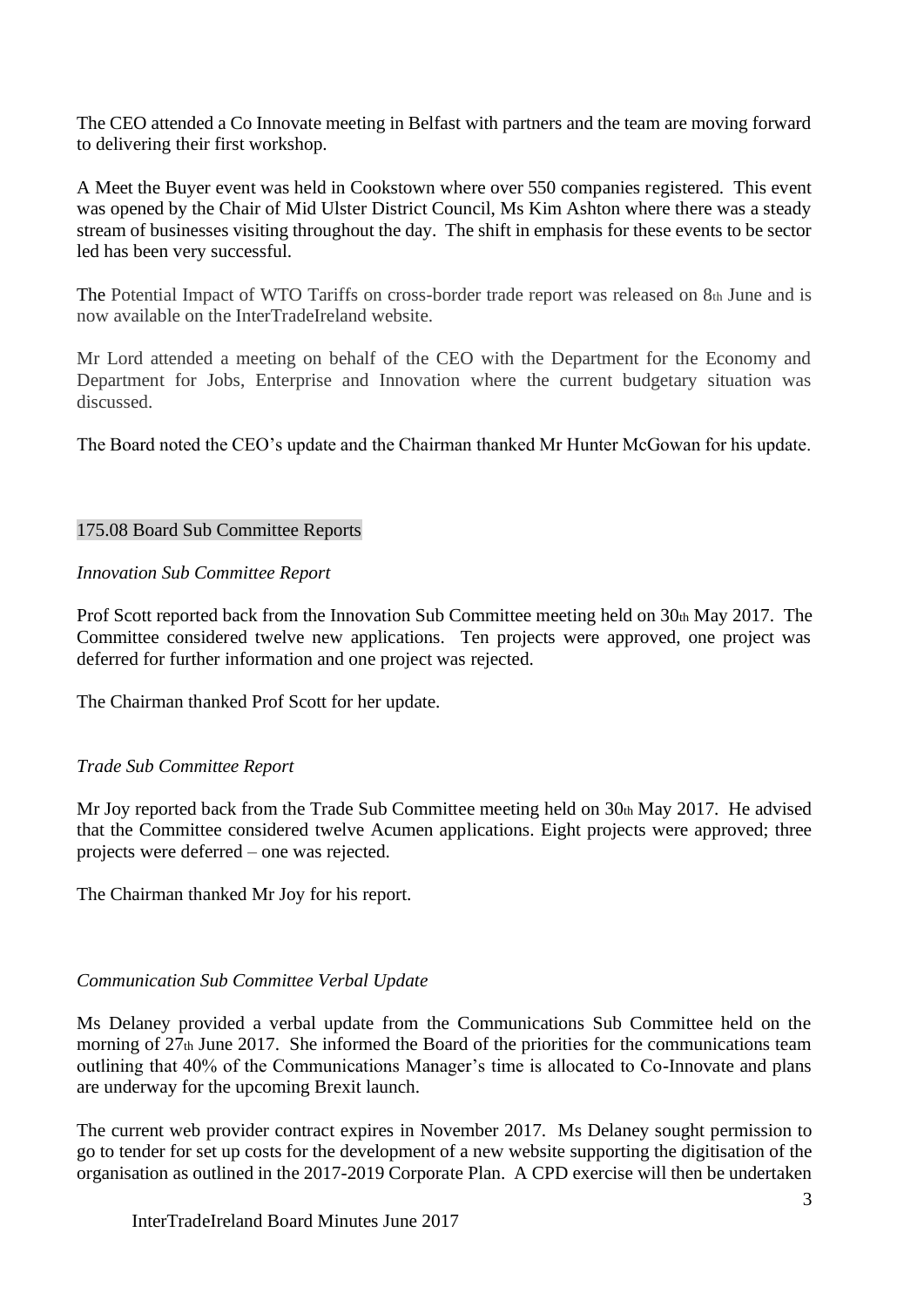over the summer months. Staff will be involved in an ideas generation workshop and the Senior Leadership Team will attend a Leadership course on Digital Transformation. It is proposed that the new website delivery will be Q1 2018.

Prof. Scott raised concerns about the ideas generation workshop being facilitated by the existing provider and queried if they would have an unfair advantage when tendering. She also questioned if expertise should be sought from outside the organisation in drawing up the Terms of Reference (TOR) for the Tender.

Mr Lord advised that he will take on board the concerns raised and would be willing to bring in an external advisor to facilitate with the TOR.

The Board approved the request to go to competitive tender for the development of a new website supporting the digitisation of the organisation towards set up costs.

The Chairman thanked Ms Delaney for her report.

#### *Acumen Evaluation and Economic Appraisal*

Mr John Clarke from Cogent, Mr Paddy Savage, Operations Manager and Mrs Janet Toal, Trade Project Manager joined the Board meeting for this agenda item.

Ms Hearty informed the Board that it was important an independent evaluation was carried out which fed into the economic appraisal and a wide range of stakeholders were consulted. She advised the Board that the Acumen programme operated prior to InterTradeIreland in Northern Ireland and the border counties. InterTradeIreland took the decision to roll out the programme on an all island basis. It is the only programme that both Enterprise Ireland (EI) and Invest Northern Ireland (INI) co-fund. INI was keen to formalise the arrangement and this was included in the economic appraisal. The funding arrangement with EI is assumed at the same level as previously held.

Mr Clarke briefed the Board on the impacts and results of the programme. Mr Savage and Mrs Toal outlined the recommendations from the evaluation to increase scale to meet demand, mitigate any potential impact of Brexit on participants, support businesses in recruiting and mentoring sales personnel and facilitate cross border networking among participants.

The Chairman thanked John Clarke, Paddy Savage and Janet Toal for their presentation.

The Board approved the next Phase of the Acumen programme (Phase V) as identified as the preferred Option 6c (i) in the economic appraisal

*Operations Directorate Progress and Activity Report*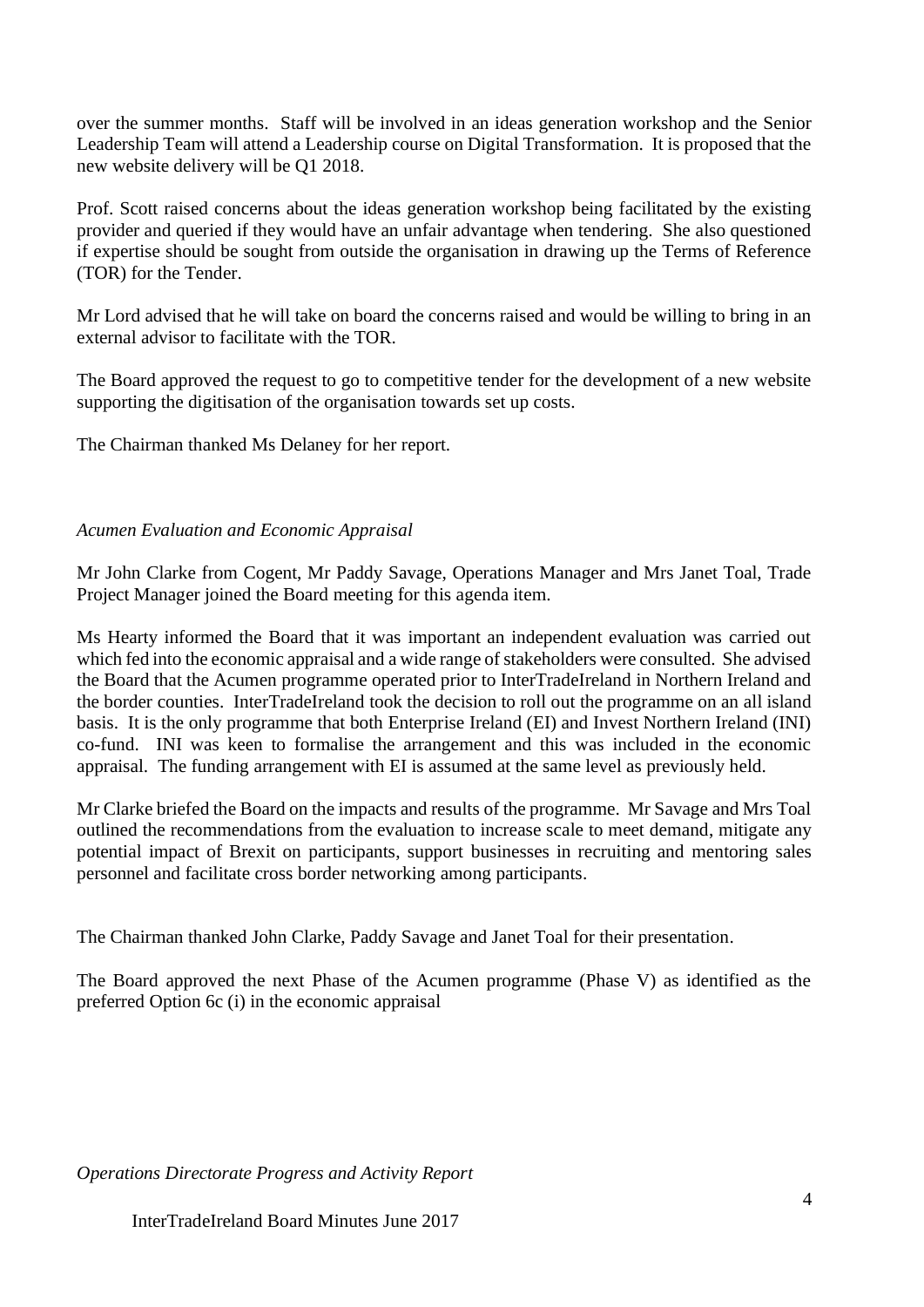Ms Hearty provided an overview of the Operations Directorate Progress and Activity Report. She informed the Board that all programme budgets and targets are on track with a very healthy pipeline for all programmes. She advised the Board that a Brexit advisor has taken up his appointment.

The Chairman thanked Ms Hearty for her report.

### *Governance and Financial Matters*

Mr Lord presented the Governance and Financial Matters report. He acknowledged the risk register is to be presented annually. Mr Lord gave an update on the financing of the Co-Innovate programme. He advised that there is an opportunity to obtain cash advances which could minimise any risk to the Body.

The Chairman thanked Mr Lord for his report and asked that the Risk Register be brought to the August Board meeting.

# *Tenders and Variations to Letters of Offer/Appointment*

Mr Lord advised that as discussed earlier in the meeting, there was one request to go to competitive tender for the development of a new website supporting the digitisation of the organisation towards set up costs

The Board approved this request.

# *Communications Update*

Mr Lord presented the Communication Update. He reported that activities are meeting their strategic targets but there is a disappointing level of visitors to the website. This has been largely driven by a 50% decrease in digital advertising expenditure due to budgetary constraints.

A press pack of clippings was made available for the Board to view.

The Chairman thanked Mr Lord for his update.

The Chairman recommended that the Board should have access to indicators which demonstrate how well recognised InterTradeIreland is in the business community and an assessment of how positively – or otherwise - stakeholders recommend InterTradeIreland services. He suggested that M-IV values be expanded to quantify positive, negative and neutral comment.

#### *Co-Innovate Programme Update*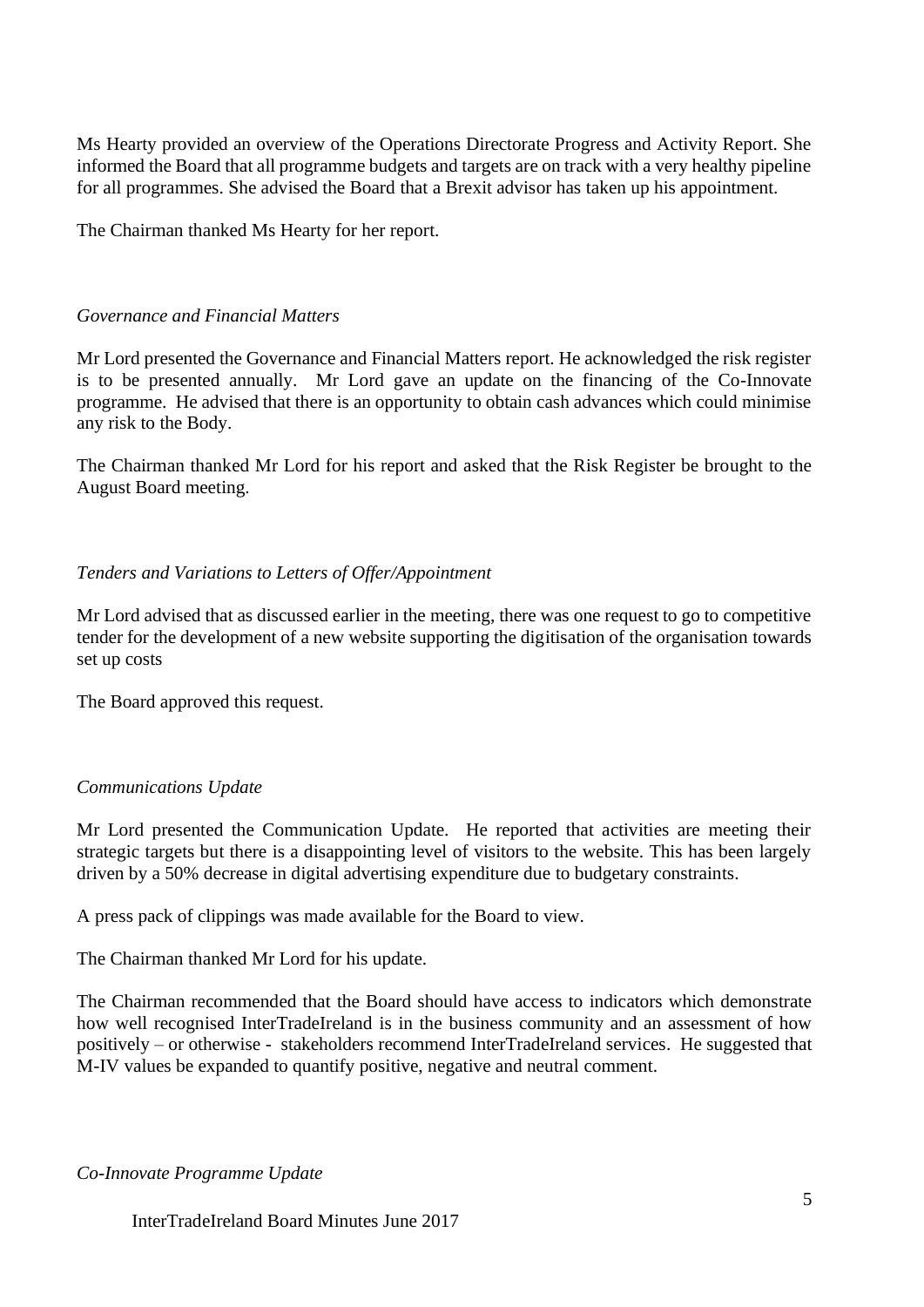Mr Neil Ryan, Co-Innovate Programme Director joined the Board meeting for this agenda item.

Mr Ryan informed the Board of the launch preparations for Co-Innovate programme. These will take place on 7th September for NI/ROI and 12th September for Scotland. All Board members will be invited. SME recruitment and workshops have taken place in June. Promotional materials have been distributed to the various partners and recruiters. The Management Information System (MIS) has been awarded to Targeting Innovation Ltd who are based in Scotland and Dublin. The State Aid rationale to allow the programme to provide aid without going through the European Commission's full notification process has been approved by SEUPB. They will now register the programme with the EU Commission using the State Aid Notification Interactive system.

The Board noted the Co-Innovate programme report and the Chairman thanked Mr Ryan for his update.

# *Business Plan Budget Variance and Milestone Exception Report*

Mr Gough briefed the Board on the Budget Variance and Milestone Exception Report included in the papers. There were no concerns raised.

The Board noted this report and the Chairman thanked Mr Gough for his update.

# *Brexit Business Plan*

Ms Eimear Fitzpatrick, Communications Manager joined the Board meeting for this agenda item. Mr Gough presented a Brexit strategy, implementation plan and an indicative budget. He reported that the principal objective of the Brexit Advisory Service is to encourage and support small and micro sized businesses to prepare for a new cross-border trading relationship so that cross border trade and business development opportunities continue to grow. The key performance metric will be the percentage of businesses that are planning for Brexit as 98% of businesses are telling us they are not planning for Brexit which is a key message for InterTradeIreland. The plan presented contained a clear rationale for the service and costed activities that will comprise it. It was highlighted that many of the activities are contingent upon securing additional funding for Brexit related activities.

Ms Fitzpatrick delivered a presentation to the Board on branded collateral around the Brexit Advisory Service which is currently being developed, anticipated to go live in August/September

The Board approved the Brexit strategy, implementation plan, indicative budget and branding for Brexit marketing activities.

The Chairman thanked Ms Fitzpatrick and Mr Gough for the report.

*AOB*